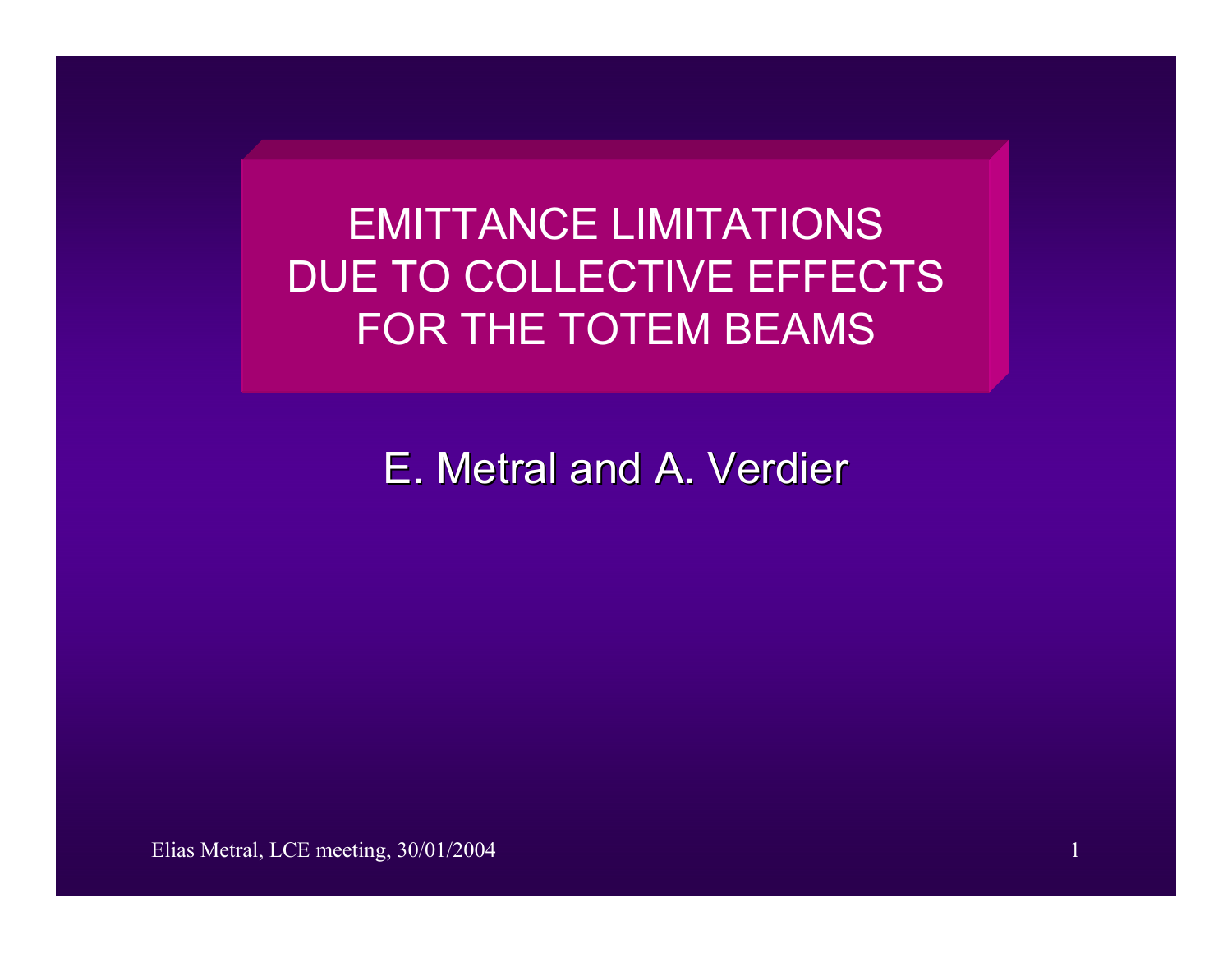## **Physics request** <sup>⇒</sup> **Elastic scattering observation**



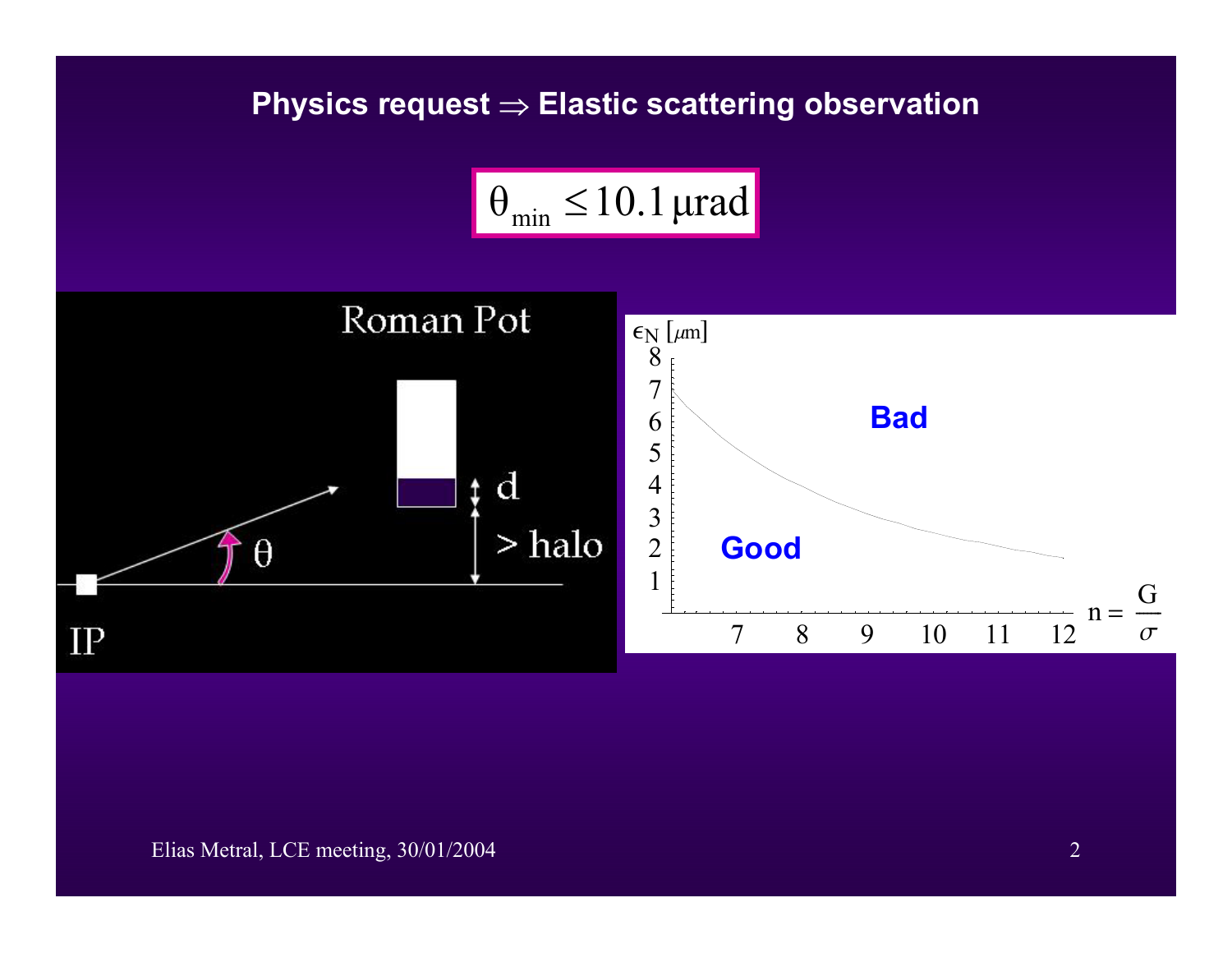**Stability diagrams (quasi-parabolic distribution) and collective tune shifts**

**Nb0 = 3**×**1010 p/b**

 $G_0 = 6 \sigma$  for **the nominal LHC beam**  ⇒ **<sup>ε</sup><sup>N</sup> = 3.75 µm**

**Good set of parameters :**







Elias Metral, LCE meeting, 30/01/2004 3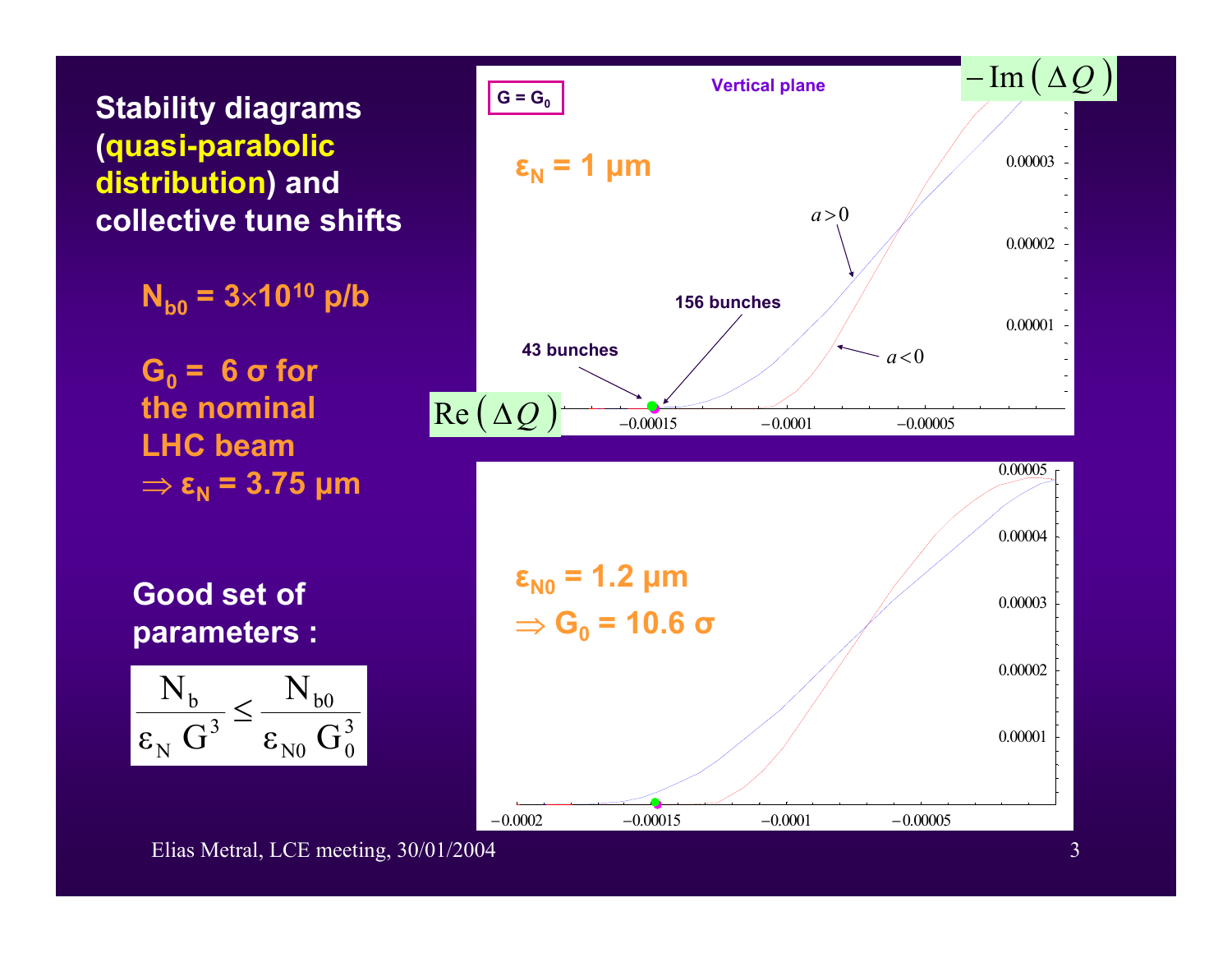## **Conclusions (1/3)**

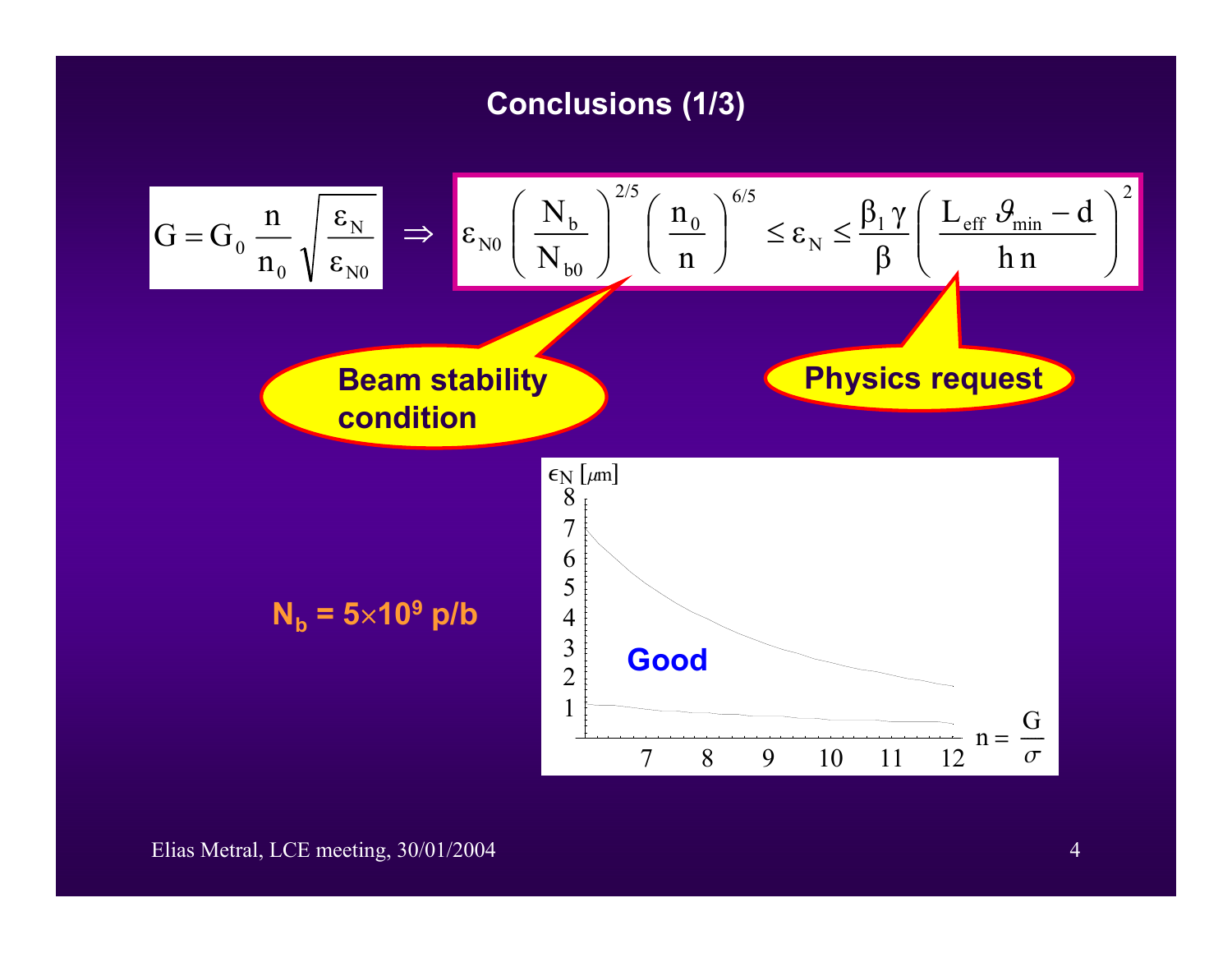## **Conclusions (2/3)**